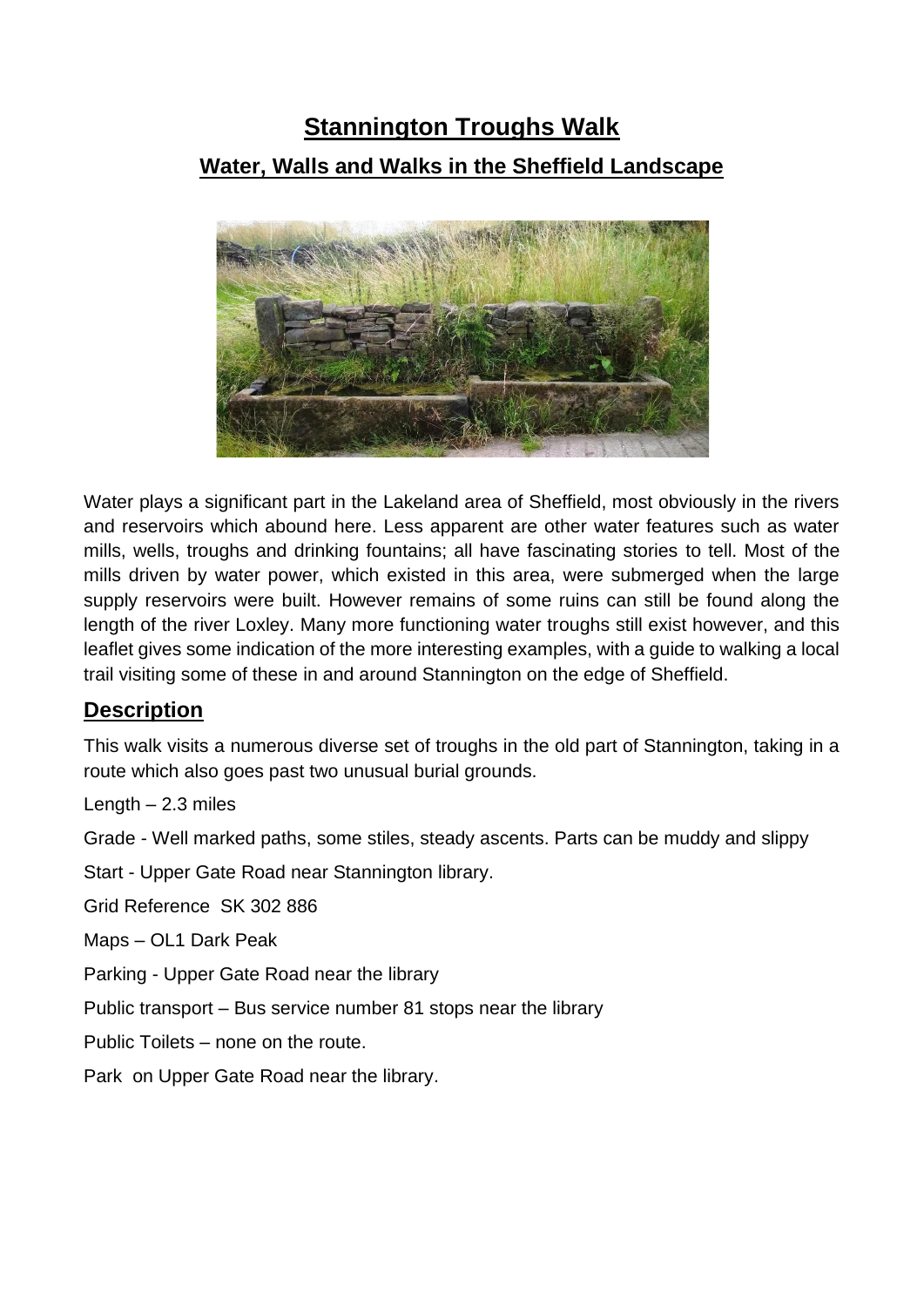#### **Directions**

Go up Upper Gate Road to the junction with Bankfield Lane where you will find a decorative trough inset into high stone walls. **Figure 1** 

Follow Bankfield Lane to its junction with Stannington Road. Almost opposite, Spout Lane runs down to the right. Go down Spout Lane where there is a trough inset into the wall on your right. **Figure 2**

Further down on the left is a much larger set of 3 troughs. These troughs are interesting, given that the lowest is very wide and home to various water plants. It has been suggested it was used for washing milk churns or as the village well. **Figure 3**







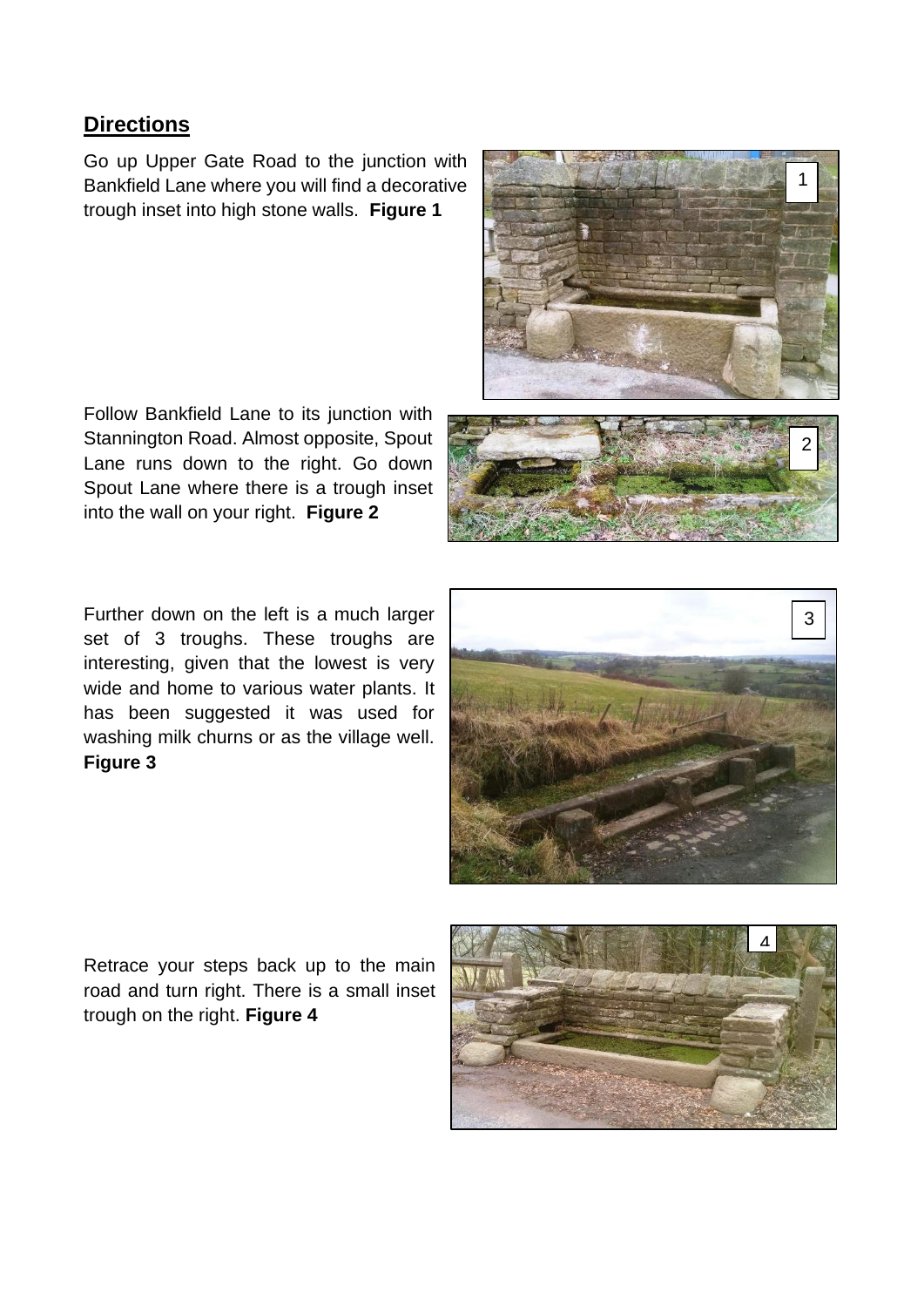Cross the road and walk down as far as Underbank Chapel where Riggs Low Road goes up to the left. Go 150m up this quiet road to access a footpath heading up onto the ridge and through the recently created Natural Burial ground to emerge onto Riggs High Road. Interestingly, on the opposite side of Riggs High Road is an early Quaker burial ground which you may want to see.

Turn right on Riggs High Road and after 50m find a footpath sign on the left. Go across the field until you reach a footpath crossing left to right. Turn left back towards the village and carry on until you reach the road at the junction of Reynard Lane and Hopwood Lane. Take a small detour along Reynard Lane to find another trough built into the wall. **Figure 5**



Retrace your steps back to Hopwood Lane

Go 150m down Hopwood Lane to find a large attractive trough with a stone boundary indicator. **Figure 6**



Turn back up Hopwood Lane (which turns into Oldfield Road) and carry on, ignoring turnings to right and left until you reach School Lane. Go along School Lane which leads onto Church Street. There is a concrete (replacement?) trough by the junction now used as a flower planter. **Figure 7**

Go past Christ Church and Lomas Hall on the right which brings you back onto Uppergate Road and the starting point.